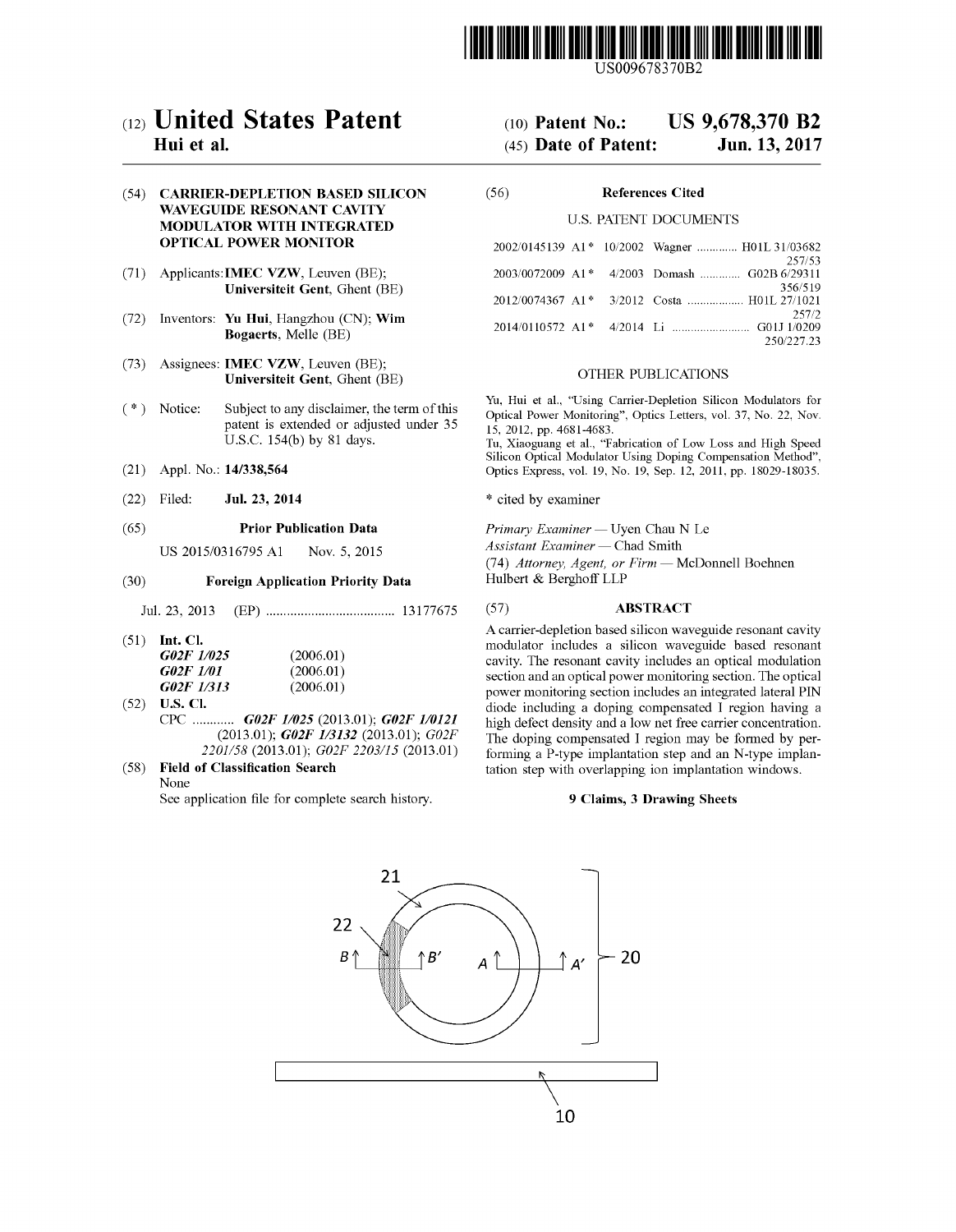FIG. 1

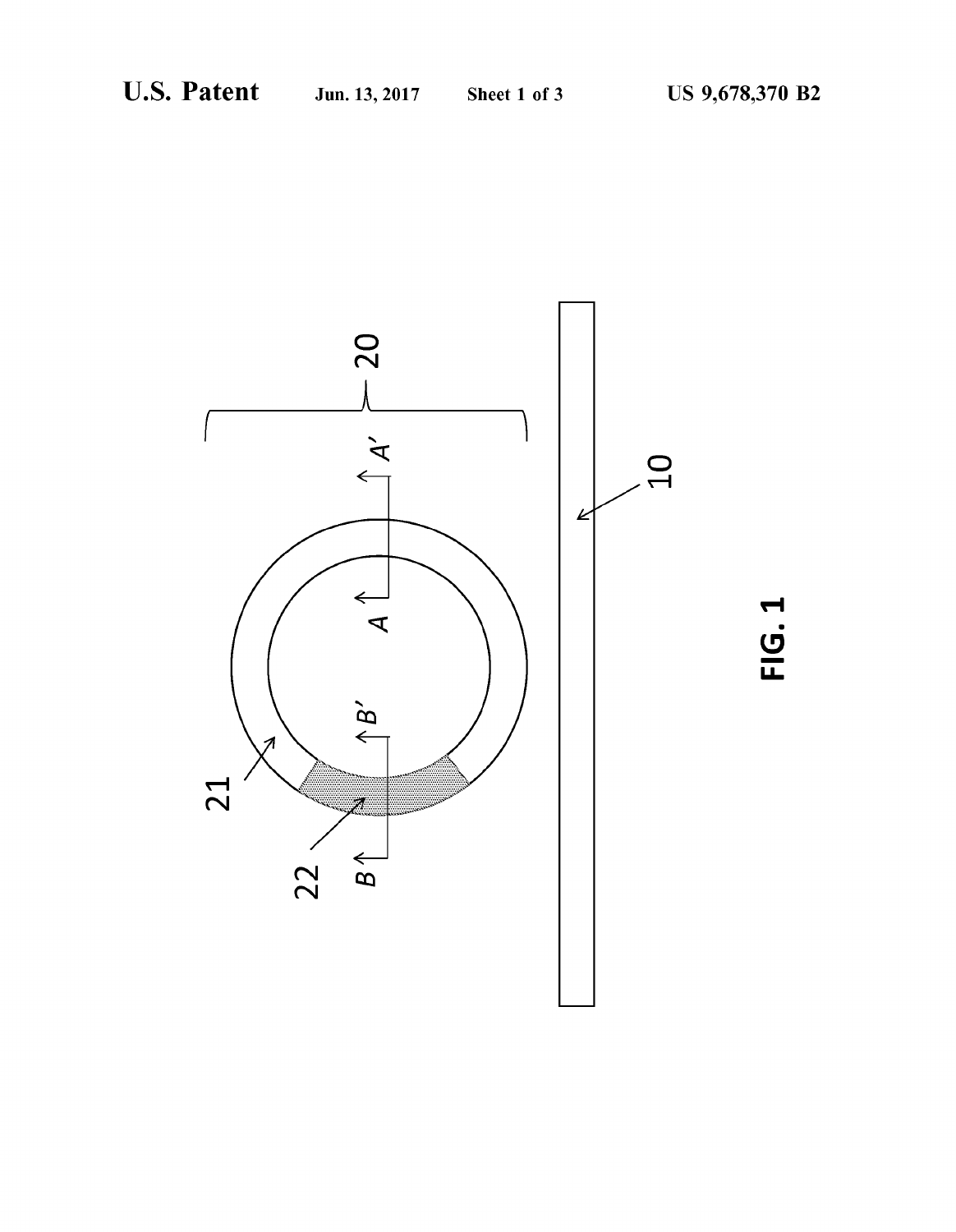

N  $\underline{\mathbf{C}}$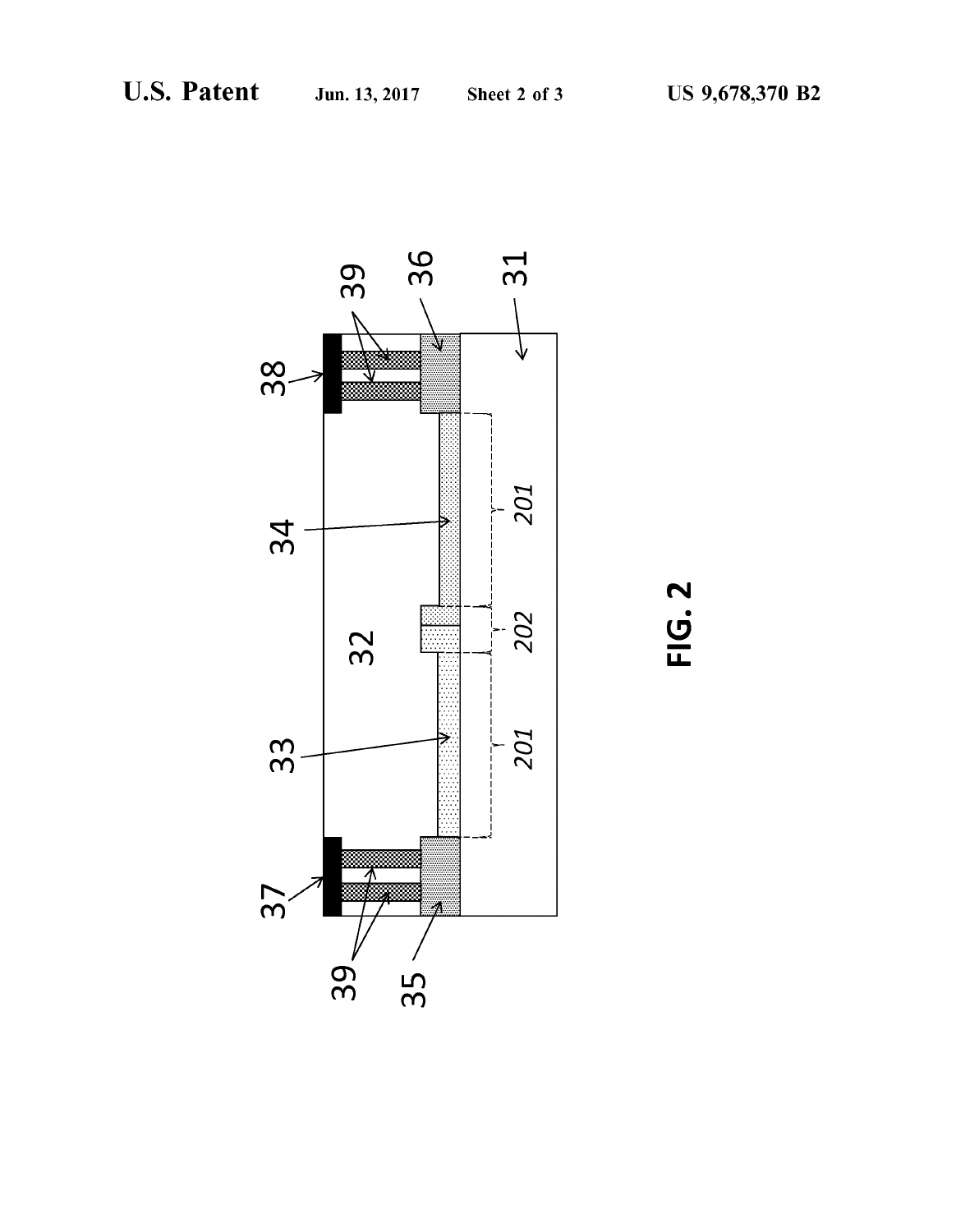

m  $\underline{\mathbf{C}}$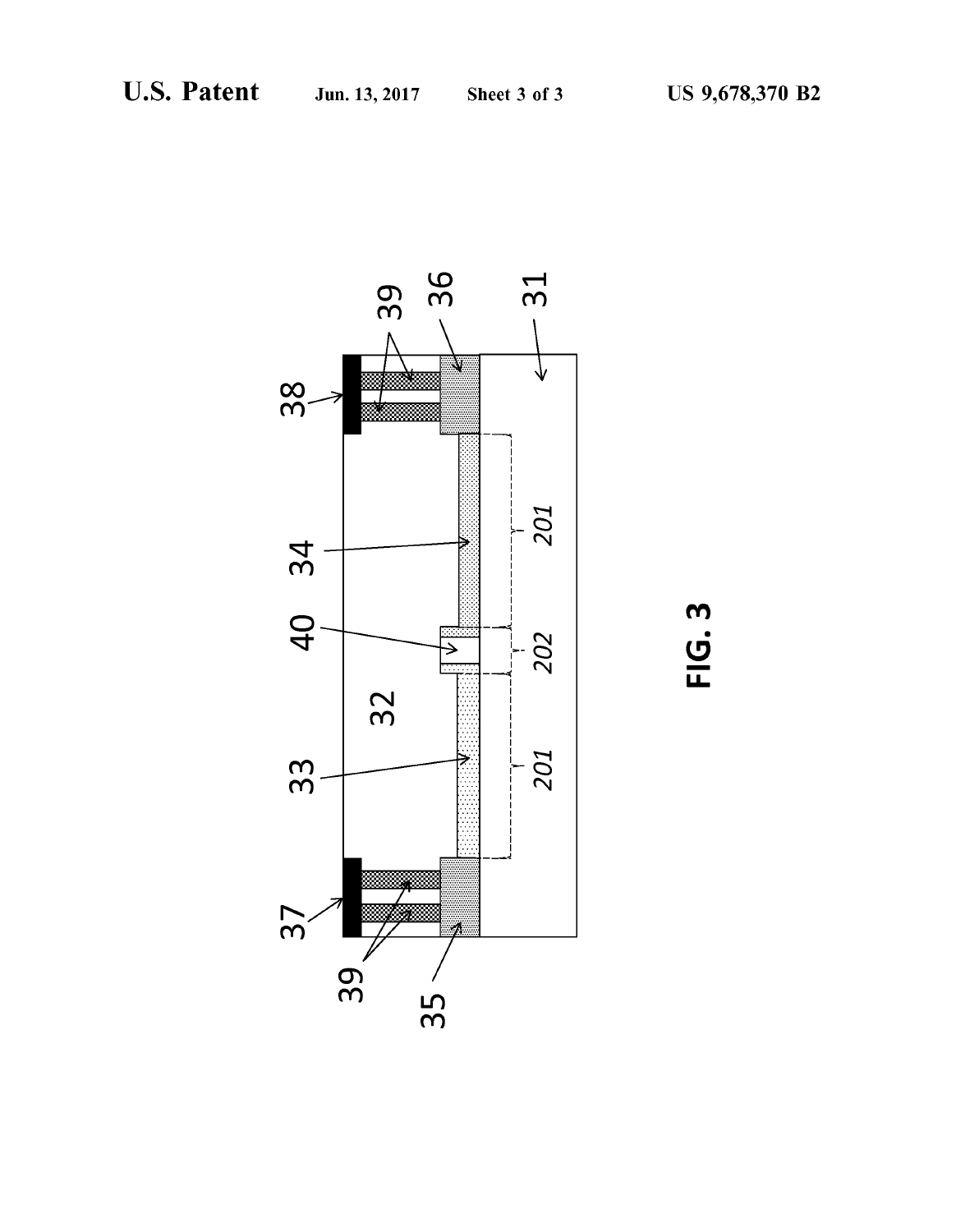$\overline{\mathbf{S}}$ 

## CARRIER-DEPLETION BASED SILICON WAVEGUIDE RESONANT CAVITY MODULATOR WITH INTEGRATED OPTICAL POWER MONITOR

#### CROSS-REFERENCE TO RELATED APPLICATION

This application claims priority to European Patent Application No. 13177675.9 filed on Jul. 23, 2013, the contents of 10 which are hereby incorporated by reference.

#### FIELD

The present disclosure is related to carrier-depletion based <sup>15</sup> silicon waveguide resonant cavity modulators having an integrated optical power monitor, and to methods for fabricating such resonant cavity modulators with an integrated power monitor.

Acarrier-depletion based silicon waveguide resonant cay- <sup>20</sup> ity modulator of the present disclosure may be integrated on a silicon photonics platform without the need for additional process steps.

#### **BACKGROUND**

An objective of silicon photonics is to integrate different functionalities, including wavelength multiplexing and demultiplexing, routing, optical emission, modulation, and detection on a silicon based platform, such as a silicon-on- 30 insulator (SOI) based platform.

A compact, power-efficient and high-speed integrated silicon modulator is a key building block of silicon photonics. The carrier-depletion modulator is becoming a preferred solution for electro-optic modulation in silicon, because of 35 its compatibility with complementary metal-oxide semiconductor (CMOS) process technology, its processing simplicity, and its high operation speed.

For example, a carrier-depletion based micro-ring modulator may comprise a micro-ring resonator with an integrated 40 PN junction. The micro-ring can be coupled to a neighboring waveguide. The resonant wavelength may be modified by tuning the effective refractive index of the micro-ring waveguide. Tuning is obtained by reverse biasing the PN junction integrated with the micro-ring. 45

Due to its resonant nature, the micro-ring modulator has the advantages of compact size, low power consumption, and low driving voltage. However, a drawback of this structure is that optical modulation occurs only within a narrow wavelength range near the resonance wavelength. A <sup>50</sup> typical optical bandwidth of effective modulation is less than 0.1 nm.

Further, a silicon waveguide is very sensitive to temperature variations. For example, a change in the ambient temperature of 1° C. results in a shift of the resonance 55 wavelength of a silicon micro-ring modulator by about 0.1 nm. This makes the silicon micro-ring modulator very sensitive to any temperature fluctuation.

Therefore, a silicon micro-ring modulator generally needs to be integrated with a dynamic thermal stabilization system. 60 Such dynamic thermal stabilization system may include a heater to change the temperature, a feedback circuit to control the heater power, and an optical power monitor that monitors the ring dynamics and that provides a feedback signal to the circuit controlling the heater power. 65

The 1.12 eV band gap of silicon makes it transparent in the telecom wavelength band around  $1.55 \mu m$ . In order to 2

enable monitoring of the optical power inside a silicon micro-ring modulator, several solutions have been proposed, such as: integration of a Germanium photodetector by eptiaxial growth; bonding of a Ill-V semiconductor based photodetector; or using a dedicated ion implantation step (typically Si+ implantation) to introduce lattice defects in the silicon waveguide in a predetermined area. These lattice defects may lead to defect-state mediated sub-bandgap absorption and result in the generation of a photocurrent. While the observed effect is generally much weaker than in case of direct absorption in a Ge or Ill-V photo-detector, it is an advantage of this approach that the functionality may be implemented relying exclusively on silicon carrier-depletion modulation without adding processing steps.

A silicon micro-ring modulator wherein defect-state mediated absorption is used for integrated power monitoring has been described by Hui Yu et al. in "Using carrierdepletion silicon modulators for optical power monitoring", Optics Letters Vol. 37, No. 22, 2012. A micro-ring resonator with a lateral PN junction is described, wherein the PN junction is embedded in an SOI waveguide by ion implantation. After ion implantation, a rapid thermal annealing (RTA) may be performed at a temperature above 1000° C. to activate the dopants and to repair damage in the silicon 25 lattice without causing much dopant redistribution. Still, there may remain some residual crystal defects that can mediate sub-bandgap absorption. It is shown that, after being heated to  $1075^{\circ}$  C., a reverse-biased PN diode still produces a substantial photocurrent, based on defect-mediated absorption in the ion-implanted SOI waveguides. This photocurrent is used as a power monitor feedback signal. This means that the widely utilized carrier-depletion modulator may also be used for optical power monitoring without any additional processing. For example, a small section of a PN-junction-embedded ring may be used to monitor the optical power inside the ring. It is suggested that the responsivity of both the modulator and the monitor may be enhanced by using an interdigitated PN junction instead of a lateral PN junction, to enlarge the overlap between the optical mode and the carrier-depletion region, or by reducing the RTA temperature to increase the crystal defect density.

#### **SUMMARY**

The present disclosure aims to provide a carrier-depletion based silicon waveguide resonant cavity modulator with an integrated optical power monitor based on defect-mediated sub-bandgap absorption, wherein the power monitor has a good responsivity, and wherein the power monitor may be integrated without the need for additional processing steps and without introducing any additional absorption materials. The present disclosure further aims to provide a method for fabricating such resonant cavity modulator with an integrated power monitor.

The present disclosure is related to a carrier-depletion based silicon waveguide resonant cavity modulator that includes a silicon waveguide based resonant cavity. In an example, the resonant cavity has an optical modulation section and an optical power monitoring section. The optical modulation section may include an integrated lateral PN diode, and the optical power monitoring section may include an integrated lateral PIN diode comprising a doping compensated I region having a high defect density and a low net free carrier concentration.

In the context of the present disclosure, the term "PIN diode" refers to a diode having a p-type semiconductor region (P) and an n-type semiconductor region (N), with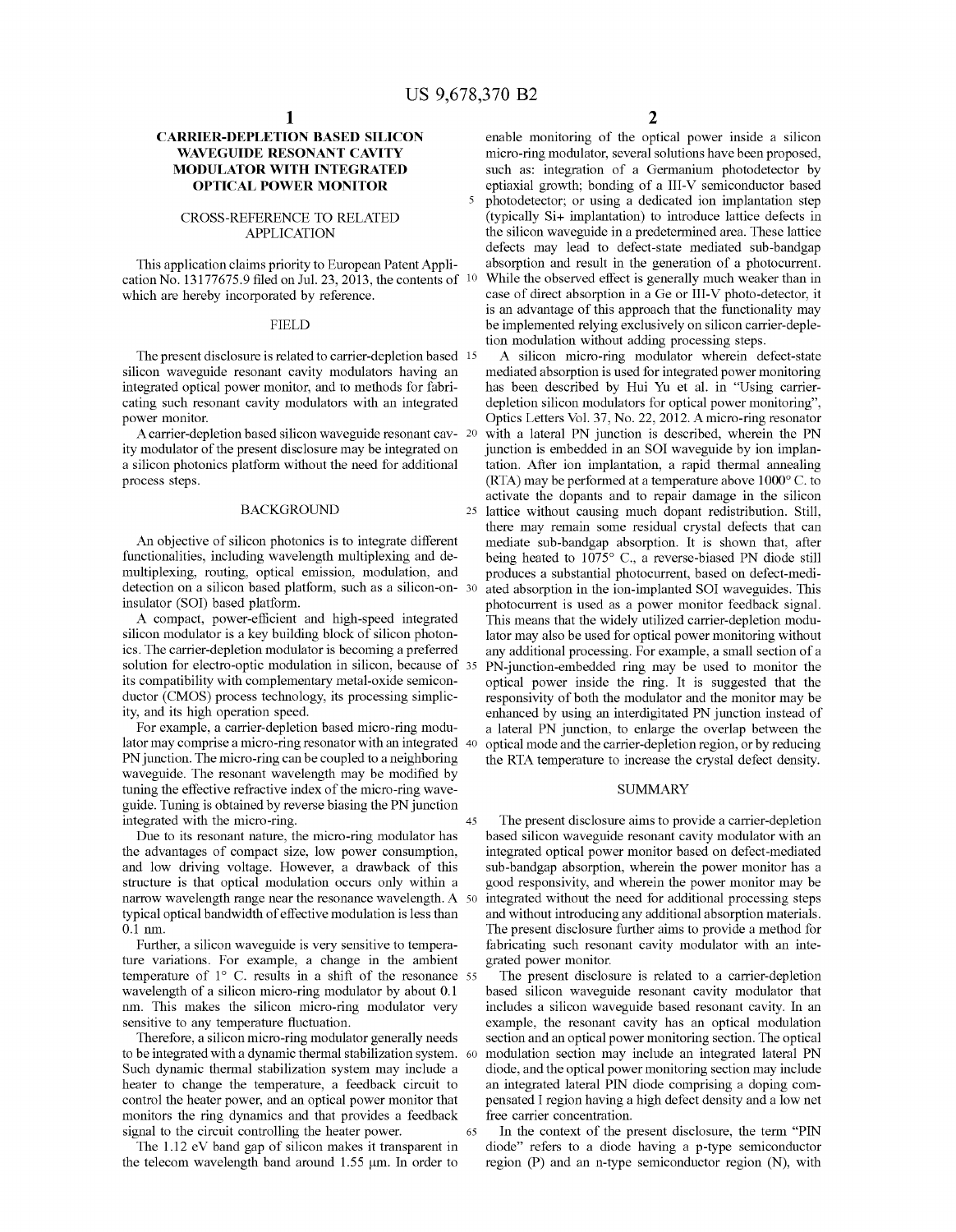therein between a semiconductor region (I) having a net doping concentration that is lower than the net P-type doping concentration of the P region and lower than the net N-type doping concentration of the N region. In embodiments of the present disclosure, the doping compensated region (I region) may be an intrinsic region or a near intrinsic region, or it may be a lowly doped p-type region or a lowly doped n-type region.

In operation, when light propagates through the resonant cavity silicon waveguide, free photo-carriers may be generated in the PIN diode through defect mediated absorption, resulting in a photocurrent. The photocurrent is a measure for the optical power inside the resonant cavity and may be used as a feedback signal to a circuit controlling a heater power.

In a fabrication process of a carrier-depletion based silicon waveguide resonant cavity modulator of the present disclosure, the doping compensated region may for example be formed by performing a P-type implantation step using a first implantation window and by performing an N-type 20 B-B' (FIG. 1) of the optical power monitoring section of a implantation step using a second implantation window, with overlapping first and second ion implantation windows at the location where the doping compensated region is to be provided. The same ion implantation steps as used in the fabrication of the optical modulation section of the carrier- 25 depletion based modulator may be used to realize the in-waveguide optical power monitor. Therefore, a PIN photodiode wherein photocarriers are generated through defect mediated absorption may be obtained inside a waveguide based resonant cavity using the same process flow as used for fabricating the carrier-depletion based modulator.

In embodiments of the present disclosure, the waveguide resonant cavity may for example comprise a micro-ring resonator or a Fabry-Pérot cavity, the present disclosure not being limited thereto.

It is a potential advantage of devices and methods of the present disclosure that there is no need for using non-silicon photoactive materials, such as Ge or Ill-V semiconductor materials, to enable optical power monitoring.

It is a potential advantage of devices and methods of the present disclosure that the doping compensated region may have a high defect density, resulting in a good photocurrent (good responsivity) through defect mediated absorption, while having a low net free carrier concentration, thus avoiding or reducing undesired free carrier absorption 45 losses.

It is a potential advantage of devices and methods of the present disclosure that there is no need for additional processing steps to realize the PIN photodiode. The processing of the PIN photodiode is fully compatible with the processing of the silicon carrier-depletion modulator. Therefore, the power monitor (PIN diode) may be integrated without additional cost.

It is a potential advantage of embodiments of the present disclosure that the optical power monitor may be provided 55 in the description and the claims are used for descriptive directly inside the waveguide based resonant cavity modulator, thus leading to a reduced complexity of the photonics circuit.

Certain objects and advantages of various inventive aspects have been described hereinabove, Of course, it is to be understood that not necessarily all such objects or advantages may be achieved in accordance with any particular embodiment of the disclosure. Thus, for example, those skilled in the art will recognize that the disclosure may be embodied or carried out in a manner that achieves or optimizes one advantage or group of advantages as taught herein without necessarily achieving other objects or advan-

tages as may be taught or suggested herein. Further, it is understood that this summary is merely an example and is not intended to limit the scope of the disclosure. The disclosure, both as to organization and method of operation, 5 together with features and advantages thereof, may best be understood by reference to the following detailed description when read in conjunction with the accompanying drawings.

#### BRIEF DESCRIPTION OF THE FIGURES

FIG. 1 schematically illustrates a micro-ring comprising an optical modulation section and an optical power monitoring section in accordance with an embodiment of the present disclosure.

FIG. 2 schematically shows a cross section along line A-A' (FIG. 1) of the optical modulation section of a microring according to an embodiment of the present disclosure.

FIG. 3 schematically shows a cross section along line micro-ring according to an embodiment of the present disclosure.

Any reference signs in the claims shall not be construed as limiting the scope of the present disclosure.

In the different drawings, the same reference signs refer to the same or analogous elements.

#### DETAILED DESCRIPTION

In the following detailed description, numerous specific details are set forth in order to provide a thorough understanding of the disclosure and how it may be practiced in particular embodiments. However, it will be understood that the present disclosure may be practiced without these spe-35 cific details. In other instances, well-known methods, procedures and techniques have not been described in detail, so as not to obscure the present disclosure.

The present disclosure will be described with respect to particular embodiments and with reference to certain drawings but the disclosure is not limited thereto but only by the claims. The drawings described are only schematic and are non-limiting. In the drawings, the size of some of the elements may be exaggerated and not drawn on scale for illustrative purposes. The dimensions and the relative dimensions do not necessarily correspond to actual reductions to practice of the disclosure.

Furthermore, the terms first, second, third and the like in the description and in the claims, are used for distinguishing between similar elements and not necessarily for describing a sequential or chronological order. The terms are interchangeable under appropriate circumstances and the embodiments of the disclosure can operate in other sequences than described or illustrated herein.

Moreover, the terms top, bottom, over, under and the like purposes and not necessarily for describing relative positions. It is to be understood that the terms so used are interchangeable under appropriate circumstances and that the embodiments of the disclosure described herein are capable of operation in other orientations than described or illustrated herein.

The term "comprising", used in the claims, should not be interpreted as being restricted to the means listed thereafter; it does not exclude other elements or steps. Rather, it should generally be interpreted as specifying the presence of the stated features, integers, steps or components as referred to, but does not preclude the presence or addition of one or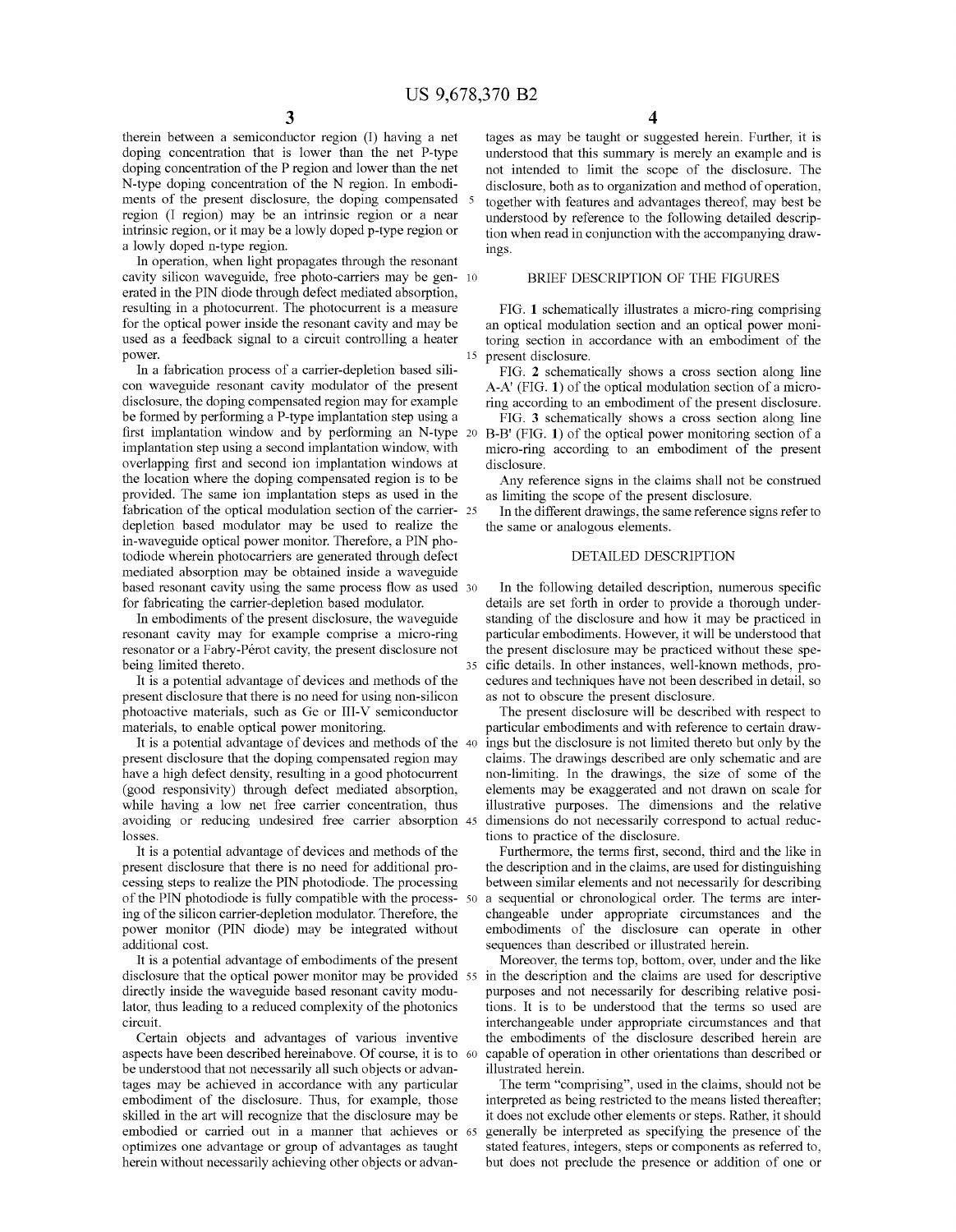more other features, integers, steps or components, or groups thereof. Thus, the scope of the expression "a device comprising means A and B" should not be limited to devices consisting only of components A and B.

The present disclosure relates to a carrier-depletion based 5 silicon waveguide resonant cavity modulator with an integrated optical power monitor based on defect mediated carrier absorption, wherein the power monitor has an improved responsivity as compared to prior art power monitors, and wherein the power monitor may be integrated without the need for additional processing steps and without introducing any additional absorption materials.

The present disclosure is further described for embodiments wherein the silicon waveguide resonant cavity modulator is a silicon micro-ring modulator. However, the present 15 disclosure is not limited thereto. The silicon waveguide resonant cavity may for example be a Fabry-Pérot cavity or any other suitable cavity known by a person skilled in the art.

FIG. 1 schematically illustrates a micro-ring modulator according to an embodiment of the present disclosure (top view). The modulator comprises a first waveguide 10, which may for example be a straight waveguide as shown in FIG. 1, the present disclosure not being limited thereto, and a second waveguide 20 having a micro-ring shape, the second 25 waveguide 20 being optically coupled to the first waveguide 10 by evanescent coupling. The micro-ring waveguide 20 comprises an optical modulation section 21 and an optical power monitoring section 22.

In the example shown in FIG. 1, the second waveguide 20 30 has a ring shape. However, the present disclosure is not limited thereto and any other suitable (closed) shape known to a person skilled in the art may be used for second waveguide 20, such as for example a racetrack shape or a rectangular shape with rounded corners.

In embodiments of the present disclosure, the first waveguide 10 and the second waveguide 20 (e.g. micro-ring) may for example have a silicon core layer and silicon oxide cladding layers. For example, the waveguide core may be formed in the device layer of an SOI substrate. However, the 40 present disclosure is not limited thereto and other suitable material combinations may be used.

In embodiments of the present disclosure, the micro-ring modulator is a carrier depletion-based modulator with an integrated PN junction.

FIG. 2 shows a cross-section along line A-A' (optical modulation section 21) and FIG. 3 shows a cross-section along line B-B' (optical power monitoring section 22) of the micro-ring waveguide 20 of FIG. 1. In the example illustrated in FIG. 2 and FIG. 3, the micro-ring waveguide is a rib waveguide, containing slab portions 201 (shallow etched portions) and a strip portion 202 (unetched portion) wherein light may be confined. The core of the micro-ring waveguide 20 is stacked between a lower cladding layer 31 and an upper cladding layer 32. The lower cladding layer 31 may 55 for example be a silicon oxide layer, such as an oxide layer of a SQl substrate. The upper cladding layer 32 may for example be a deposited silicon oxide layer.

In the optical modulation section 21 of the micro-ring (FIG. 2), the rib waveguide comprises an integrated PN junction formed by a P-type region 33 at a first lateral side of the strip portion 202 and an N-type region 34 at a second lateral side of the strip portion 202. The P-type region 33 and the N-type region 34 form a lateral PN junction that is located in the strip portion 202 of the micro-ring waveguide 65 20. The P-type region 33 and the N-type region 34 may for example be formed by ion implantation followed by anneal-

ing, e.g. Rapid Thermal Annealing, for dopant activation. The doping concentration in the P-type region 33 and in the N-type region 34 may for example be in the order of  $10^{18}$  $\text{cm}^{-3}$ , the present disclosure not being limited thereto.

5 In embodiments of the present disclosure, the location of the PN junction in the strip portion 202 may be at substantially the same lateral position along the length of the optical modulation section 21. In other embodiments of the present disclosure, the location of the PN junction in the strip 10 portion 202 may vary along the length of the optical modulation section 21: the PN junction may for example be interdigitated.

As illustrated in FIG. 2, the micro-ring also contains a P-type contact 37 and an N-type contact 38, to enable tuning of the effective refractive index in the optical modulation section 21 by depleting the PN junction (reverse biasing) inside the micro-ring waveguide  $20$ . A heavily doped  $P^+$ region 35 and a heavily doped  $N^+$  region 36 are formed in the silicon layer at the location of respectively the P-type contact 37 and the N-type contact 38 to enable the formation of good ohmic contacts. The  $P^+$ -type region and the N<sup>+</sup>-type region may for example be formed by ion implantation followed by annealing, e.g. Rapid Thermal Annealing, for dopant activation. The doping concentration in the  $P^+$ -type region and in the  $N^{+}$ -type region may for example be in the order of  $10^{20}$  cm<sup>-3</sup>, the present disclosure not being limited thereto. The P-type contact 37 may for example be electrically connected to the heavily doped  $P^+$  region 35 though the upper cladding layer 32 by means of electrically conductive plugs 39. Similarly, the N-type contact 38 may for example be electrically connected to the heavily doped N+ region 36 though the upper cladding layer 32 by means of electrically conductive plugs 39.

Although in FIG. 2 the micro-ring waveguide shown is a 35 rib waveguide, wherein an electrical path between the heavily doped  $P^+$  region 35 (p-type contact 37) and the PN junction in the strip portion 202 of the waveguide and between the heavily doped  $N^+$  region 36 (N-type contact 38) and the PN junction is established through the doped slab portions 201, the present disclosure is not limited thereto. For example, the micro-ring waveguide may be a strip waveguide, wherein an electrical path is established between the contacts and a PN junction in the strip waveguide by forming doped silicon bridges between the contact areas and 45 the strip waveguide. Other suitable configurations may be used.

In the optical power monitoring section 22, schematically illustrated in FIG. 3, the rib waveguide comprises a P-type region 33 at a first lateral side of the strip portion 202, an N-type region 34 at a second lateral side of the strip portion, and a doping compensated region 40 between the P-type region 33 and the N-type region 34, the doping compensated region 40 being located in the strip portion 202. In this way a lateral PIN diode is formed, with the doping compensated, e.g. intrinsic, region located in the strip portion of the micro-ring. Although in the example illustrated in FIG. 3, the P-type region 33 and the N-type region 34 both extend into the strip portion of the micro-ring, the present disclosure is not limited thereto.

In embodiments of the present disclosure, the doping compensated region 40 is a region with a high defect density. This high defect density may for example be obtained by doping compensation. In embodiments of the present disclosure, the doping compensated region 40 may for example be formed as a result of the ion implantation steps that are used for forming the P-type region 33 and the N-type region 34 (both in the optical power monitoring section 22 and in